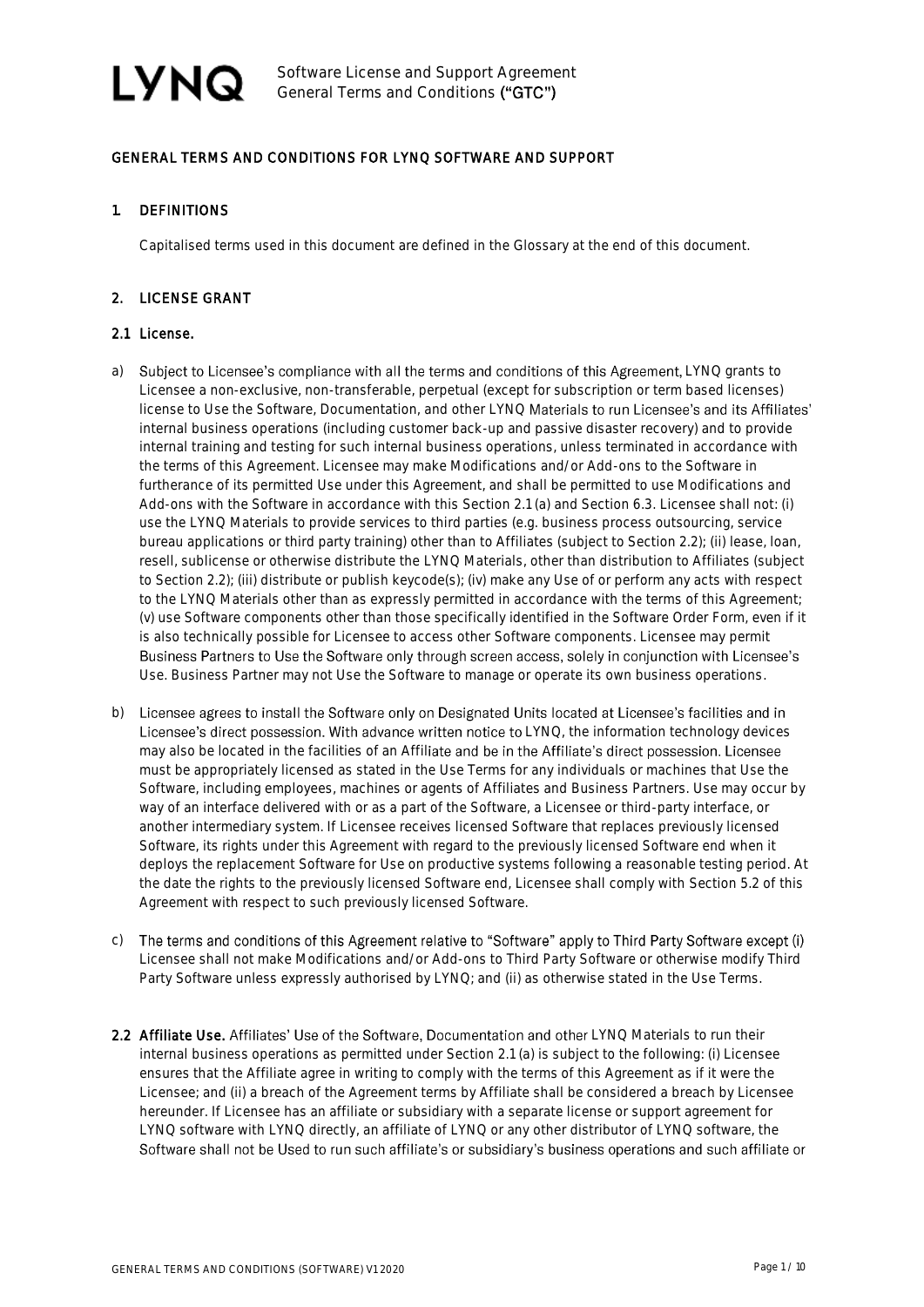Software License and Support Agreement General Terms and Conditions ("GTC")

subsidiary shall not receive any support services under this Agreement even if such separate agreement has expired or is terminated, unless otherwise agreed to in writing by the parties.

2.3 Services Providers. With LYNQ's prior written consent, Licensee may permit services providers to access the Software solely for the purpose of providing facility, implementation, systems, application management or disaster recovery services to Licensee in connection with the business of Licensee for which the Software is herein licensed provided: (i) these rights will continue only while Licensee and such services provider have in place a written agreement that includes provisions requiring such services provider's compliance with the terms of this Agreement prior to such access, including without limitation non-disclosure of LYNQ Confidential Information; (ii) Licensee must be appropriately licensed for all employees of such services provider authorised to access the Software; (iii) such services provider shall be permitted to Use the Software solely to install and configure the Software in accordance with the business of Licensee as set forth herein (or in the case of a disaster recovery vendor, to provide disaster recovery services only); (iv) under no circumstances may such services provider Use the Software to operate or provide processing services to Licensee or any other party, or in connection with such services provider's own business operations; (v) Licensee shall be responsible for any additional Software, migration tools, or third party software needed to effect such transition; and (vi) Licensee expressly agrees to indemnify LYNQ, its officers, employees, agents and subcontractors from and against all claims, liabilities, losses, damages and costs (including reasonable legal fees) suffered by LYNQ arising from a breach by the services provider of the conditions of this Agreement. Upon LYNQ request, Licensee shall provide written confirmation to LYNQ that items (i)-(iv) are fulfilled.

### 3. VERIFICATION.

LYNQ shall be permitted to audit (at least once annually and in accordance with LYNQ standard procedures, which may include on-site and/or remote audit) the usage of the LYNQ Materials. Licensee shall cooperate reasonably in the conduct of such audits. In the event an audit reveals that (i) Licensee underpaid Software license fees and/or LYNQ Support fees to LYNQ and/or (ii) that Licensee has Used the Software in excess of the license quantities or levels stated in the Software Order Form, Licensee shall pay such underpaid fees and/or for such excess usage based on the then-current LYNQ price list, terms and conditions in effect at the time of the audit, and shall execute an additional Software Order Form to affect the required licensing of any additional quantities or levels. Reasonable costs of LYNQ's audit shall be paid by Licensee if the audit results indicate usage in excess of the licensed quantities or levels. LYNQ reserves all rights at law and equity with respect to both Licensee's underpayment of Software license fees or LYNQ Support fees and usage in excess of the license quantities or levels.

#### 4. PRICE AND PAYMENT.

- 4.1 Fees. Licensee shall pay to LYNQ the Software license fees and the LYNQ Support fees as specified in the Software Order Forms. Unless otherwise specified in the relevant Software Order Form, all payment terms are net thirty (30) days from date of invoice. Any fees not paid when due shall accrue interest at the rate of 3% per annum over the base lending rate of HSBC Bank plc per annum, but not to exceed the maximum amount as allowed by law. Software license fees include costs of initial delivery and packaging for physical shipment. In cases of electronic delivery, LYNQ makes the Software available for download from a network at its own cost, and Licensee is responsible for the cost of downloading the Software. Licensee acknowledges that a purchase order is for administrative convenience only and that Licensor has the right to issue an invoice and collect payment without a corresponding purchase order.
- 4.2 Taxes. Fees and other charges described in this Agreement do not include sales, VAT, withholding, use, property, excise, service, or similar taxes ("Tax(es)") now or hereafter levied, all of which shall be for Licensee's account. Any applicable direct pay permits or valid tax-exempt certificates must be provided to LYNQ prior to the execution of this Agreement. If LYNQ is required to pay Taxes, Licensee shall reimburse LYNQ for such amounts. Licensee hereby agrees to indemnify LYNQ for any Taxes and related costs, interest and penalties paid or payable by LYNQ.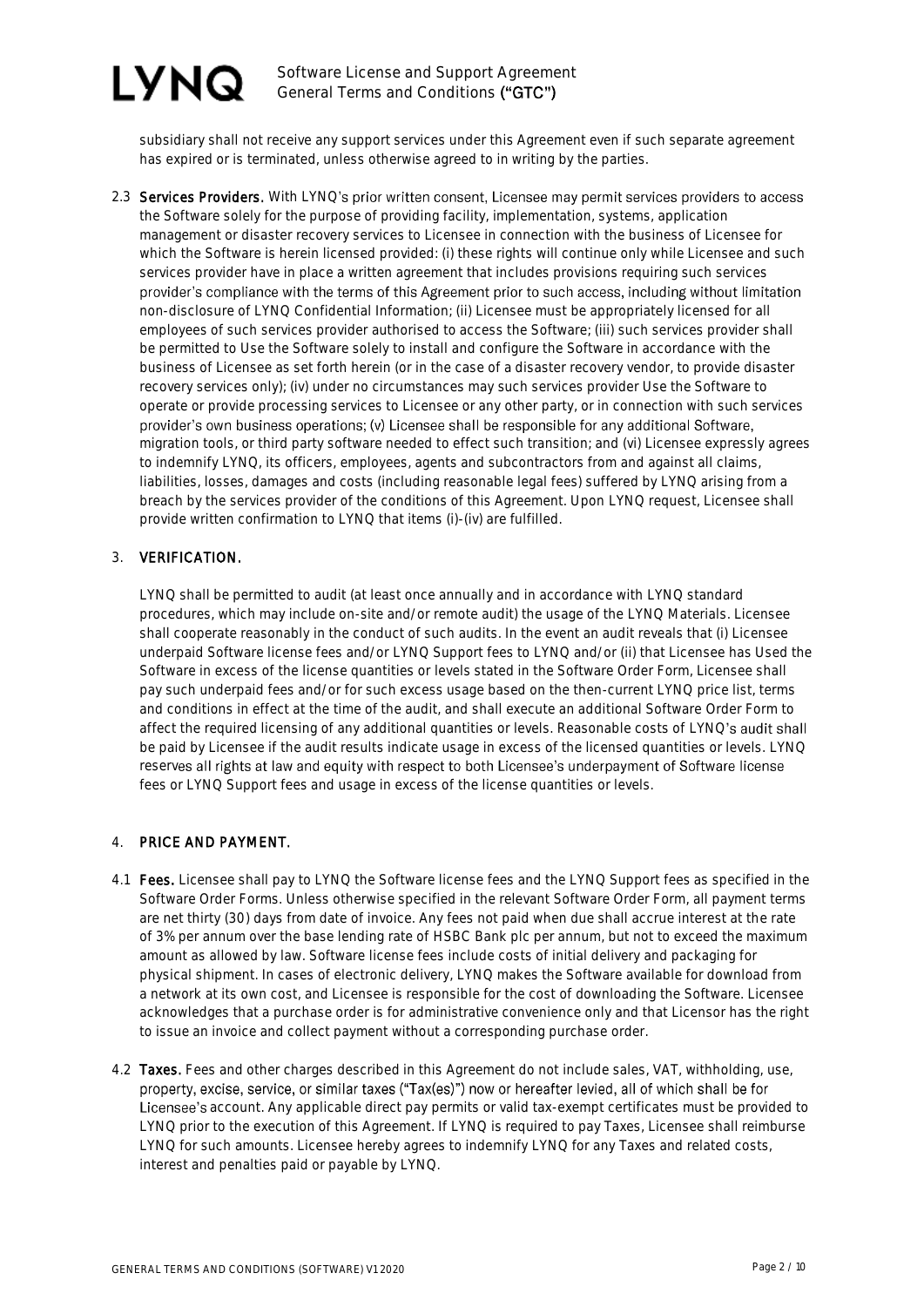Software License and Support Agreement General Terms and Conditions ("GTC")

# 5. TERM.

- 5.1 Term. This Agreement and the license granted hereunder shall become effective as of the date first set forth in the applicable Software Order Form and shall continue in effect thereafter unless terminated upon the earliest to occur of the following: (i) thirty days after Licensee gives LYNQ written notice of Licensee's direction to terminate this Agreement but only after payment of all Software license and LYNQ Support fees then due and owing; (ii) thirty days after LYNQ gives Licensee written notice of Licensee's material breach of any provision of this Agreement (other than Licensee's breach of its obligations under Sections 6, 10 or 11, which breach shall result in immediate termination), including Licensee's failure to pay any money due hereunder, unless Licensee has cured such breach during such thirty day period; (iii) immediately if an administrator, an administrative receiver or a receiver is appointed in respect of Licensee, if Licensee is the subject of an order for winding up, becomes insolvent, or makes an assignment for the benefit of creditors or if Licensee is subject to any similar insolvency event.
- 5.2 End of Term Duties. Upon termination of this Agreement Licensee and its Affiliates shall immediately cease Use of all LYNQ Materials and Confidential Information. Within thirty (30) days after any termination, Licensee shall irretrievably destroy or upon LYNQ's request deliver to LYNQ all copies of the LYNQ Materials and Confidential Information in every form, except to the extent it is legally required to keep it for a longer period in which case such return or destruction shall occur at the end of such period. Licensee agrees to certify in writing to LYNQ that it and each of its Affiliates has performed the foregoing. Sections 3, 4, 5.2, 6, 7.2, 8, 9, 10, 12.4, 12.5 and 12.7 shall survive termination. If this Agreement is terminated, for whatever reason, Licensee shall not be entitled to any relief from its obligation to pay fees that remain unpaid or to any refund of any payments made hereunder. Termination of this Agreement shall strictly apply to all LYNQ Materials licensed hereunder and to this Agreement's appendices, schedules, addenda, Order Forms, order documents and any other incorporated documents. Partial termination of this Agreement by Licensee shall not be permitted in respect of any part of this Agreement.

# 6. INTELLECTUAL PROPERTY RIGHTS.

- 6.1 Reservation of Rights. The LYNQ Materials, and all Intellectual Property Rights embodied therein, shall be the sole and exclusive property of LYNQ, subject to any rights expressly granted to Licensee in Section 2 and 6.3 herein. Except for the rights set forth in Sections 2 and 6.3 herein, Licensee is not permitted to modify or otherwise make derivative works of the Software or other LYNQ Materials.
- 6.2 Protection of Rights. Except to the extent such rights cannot be validly waived by law, Licensee shall not copy, translate, disassemble, decompile, nor reverse engineer the Software or other LYNQ Materials. Licensee shall not create or attempt to create the source code from the object code of the Software or other LYNQ Materials. Licensee is permitted to back up data in accordance with good information technology practice and for this purpose to create the necessary backup copies of the Software. Backup copies on transportable discs or other data media must be marked as backup copies and bear the same copyright and authorship notice as the original discs or other data media, unless technically infeasible. Licensee must not change or remove LYNQ's copyright and authorship notices.

#### 6.3 Modifications/Add-ons.

a) Licensee shall comply with LYNQ's registration procedure prior to making Modifications or Add-ons. All Modifications and all rights associated therewith shall be the exclusive property of LYNQ. All Add-ons developed by LYNQ (either independently or jointly with Licensee) and all rights associated therewith shall be the exclusive property of LYNQ. Licensee agrees to execute those documents reasonably necessary to secure LYNQ's rights in the foregoing Modifications and Add-ons. All Add-ons developed by or on behalf of Licensee without LYNQ's participation ("Licensee Add-on"), and all rights associated therewith, shall be the exclusive property of Licensee subject to LYNQ's rights in and to the Software and LYNQ Materials; provided, Licensee shall not commercialise, market, distribute, license, sublicense, transfer, assign or otherwise alienate any such Licensee Add-ons. LYNQ retains the right to independently develop its own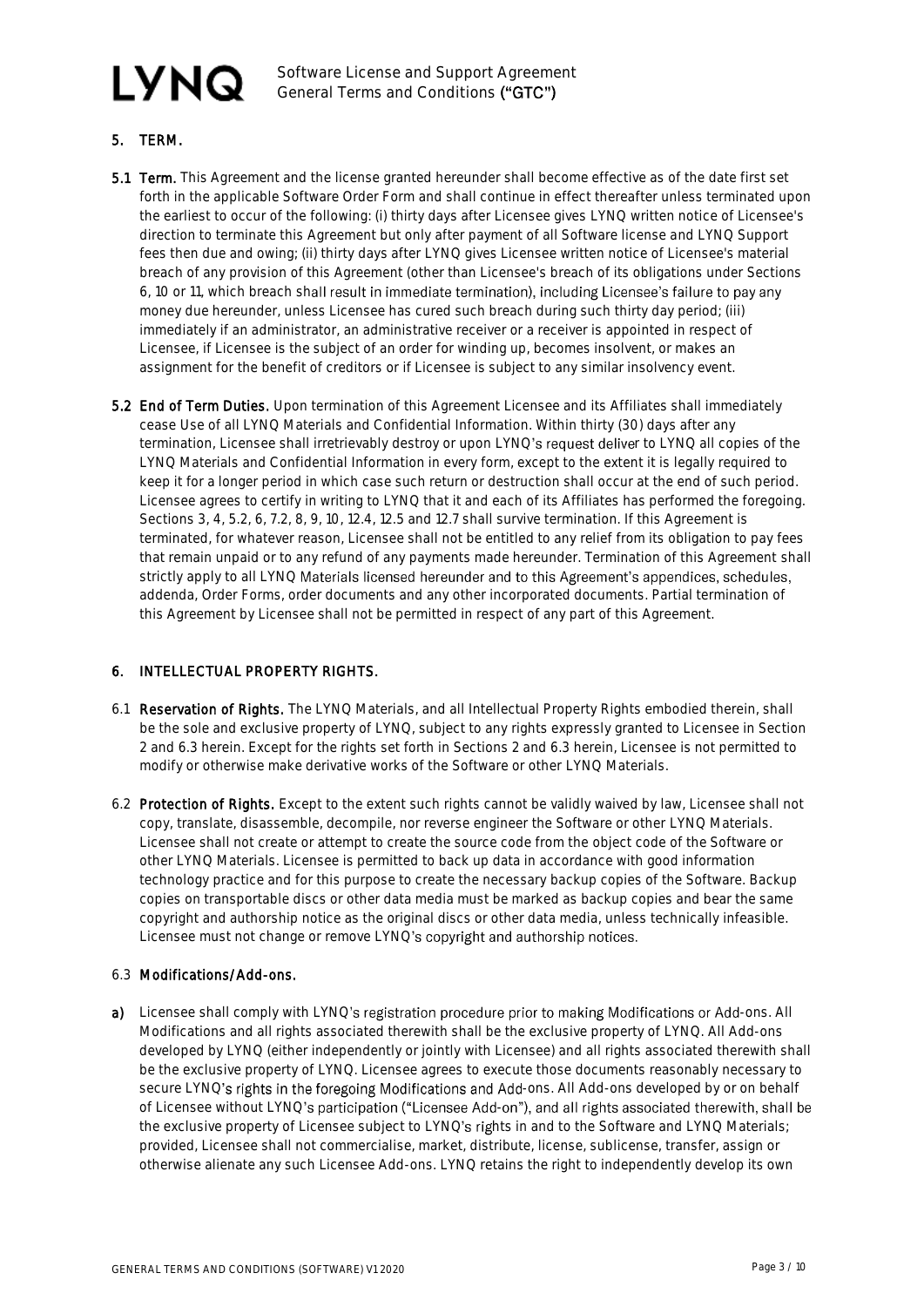

Modifications or Add-ons to the Software, and Licensee agrees not to take any action that would limit LYNQ's sale, assignment, licensing or use of its own Software or Modifications or Add-ons thereto.

- b) Any Modification developed by or on behalf of Licensee without LYNQ's participation or Licensee Add-on must not (and subject to other limitations set forth herein): enable the bypassing or circumventing any of the restrictions set forth in this Agreement and/or provide Licensee with access to the Software to which Licensee is not directly licensed; nor unreasonably impair, degrade or reduce the performance or security of the Software; nor render or provide any information concerning LYNQ software license terms, Software, or any other information related to LYNQ Materials.
- c) Licensee covenants, on behalf of itself and its successors and assigns, not to assert against LYNQ or its affiliated companies, or their resellers, distributors, suppliers, commercial partners and customers, any rights in any (i) Licensee Add-ons or Modifications , or (ii) other functionality of the LYNQ Software accessed by such Licensee Add-ons or Modifications.

#### 7. WARRANTY.

- 7.1 Warranty. LYNQ warrants that the Software will substantially conform to the specifications contained in the Documentation for six months following delivery. The warranty shall not apply: (i) if the Software is not used in accordance with the Documentation; or (ii) if the defect is caused by a Modification or Add-on (other than a Modification or Add-on made by LYNQ and which is provided through LYNQ Support or under warranty), Licensee or third-party software; or (iii) to any Licensee unlicensed activities. LYNQ does not warrant that the Software will operate uninterrupted or that it will be free from minor defects or errors that do not materially affect such performance, or that the applications contained in the Software are designed to meet all of Licensee's business requirements. Licensee accepts responsibility for the selection of the Software to achieve its intended results and acknowledges that the Software has not been developed to meet Licensee's individual requirements. Provided Licensee notifies LYNQ in writing with a specific description of the Software's non-conformance within the warranty period and LYNQ validates the existence of such non-conformance, LYNQ will, at its option: a) repair or replace the nonconforming Software, or b) refund the Software license fees paid for the applicable non-conforming Software in exchange for a return of such non-conforming Software. This is Licensee's sole and exclusive remedy under this warranty.
- 7.2 Express Disclaimer. Except as expressly set out in this Agreement, LYNQ and its licensors disclaim all warranties or terms, conditions, representations or statements which might have effect between the parties or be implied or incorporated into this Agreement or any collateral contract, whether by statute, common law or otherwise, all of which are hereby excluded to the fullest extent permitted by law including the implied conditions, warranties or other terms as to satisfactory quality or fitness for purpose.

#### 8. THIRD PARTY CLAIMS.

8.1 Infringement and Defence of Licensee. LYNQ shall defend Licensee against claims brought against Licensee by any third party alleging that Licensee's Use of the Software, in accordance with the terms and conditions of this Agreement, constitutes a direct infringement or misappropriation of such third party's patent claim(s), copyright or trade secret rights, and LYNQ will pay damages finally awarded against Licensee (or the amount of any settlement LYNQ enters into) with respect to such claims. This obligation of LYNQ shall not apply if the alleged infringement or misappropriation results from (i) Use of the Software in conjunction with any other software; (ii) Use of the Software with an apparatus other than a Designated Unit; (iii) failure to promptly use an update provided by LYNQ if such infringement or misappropriation could have been avoided by use of the update; or (iv) any Use not permitted by this Agreement. This obligation of LYNQ also shall not apply if Licensee fails to timely notify LYNQ in writing of any such claim; however Licensee's failure to provide or delay in providing such notice shall not relieve LYNQ of its obligations under this Section except to the extent LYNQ is prejudiced by Licensee's failure to provide or delay in providing such notice. LYNQ is permitted to control fully the defence and any settlement of any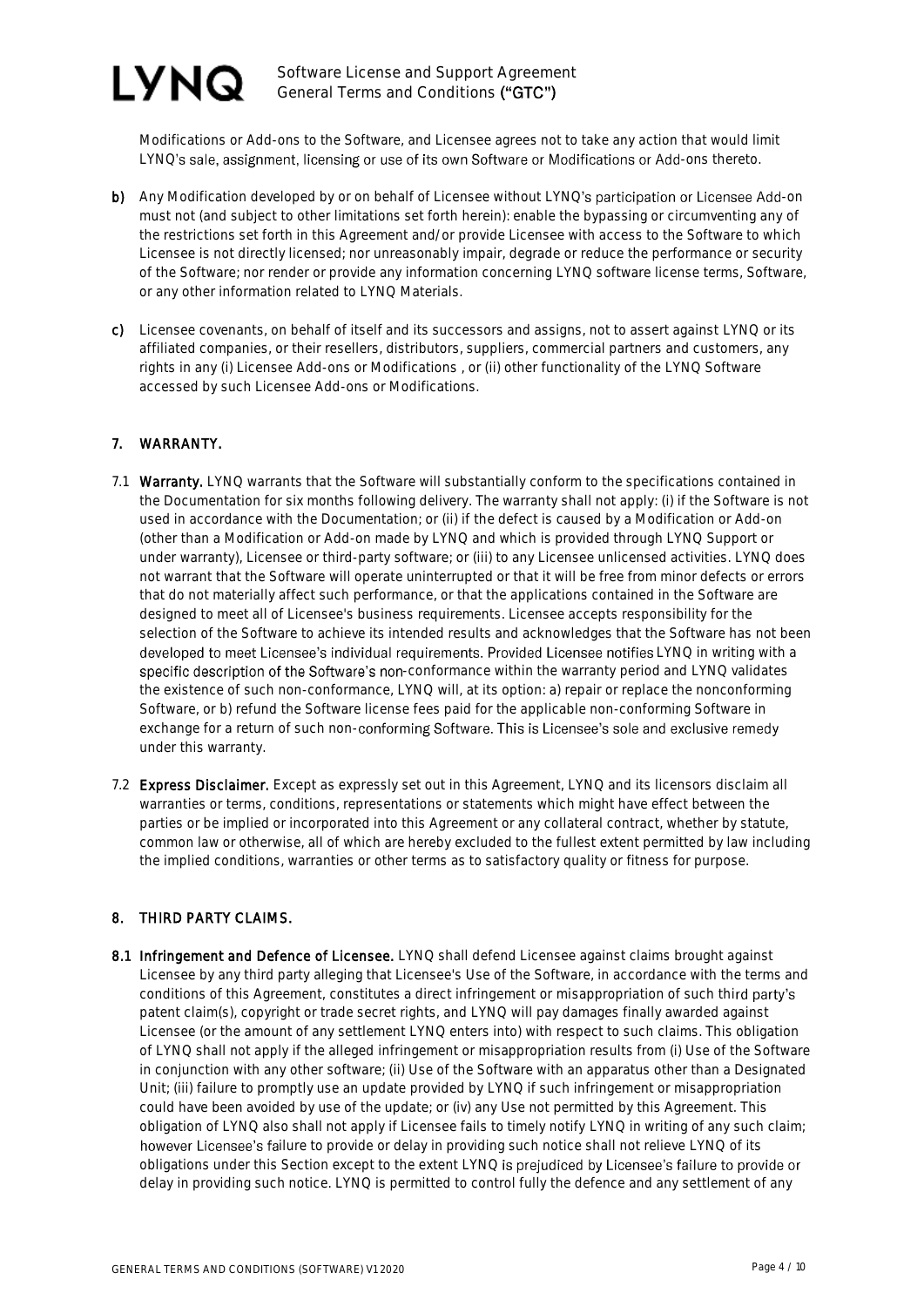

such claim as long as such settlement shall not include a financial obligation on or admission of liability by Licensee. In the event Licensee declines LYNQ's proffered defence, or otherwise fails to give full control of the defence to LYNQ's designated counsel, then Licensee waives LYNQ's obligations under this Section 8.1. Licensee shall reasonably cooperate in the defence of such claim and may appear, at its own expense, through counsel reasonably acceptable to LYNQ. LYNQ expressly reserves the right to cease such defence of any claim(s) in the event the Software is no longer alleged to infringe or misappropriate, or is held not to infringe or misappropriate, the third party's rights. LYNQ may settle or mitigate damages from any claim or potential claim by substituting alternative substantially equivalent non-infringing programs and supporting documentation for the Software. Licensee shall not undertake any action in response to any infringement or misappropriation, or alleged infringement or misappropriation of the Software that is prejudicial to LYNQ's rights.

8.2 The provisions of this Section 8 state the sole, exclusive, and entire liability of LYNQ and its licensors to Licensee, and is Licensee's sole remedy, with respect to any infringement or misappropriation of thirdparty Intellectual Property Rights.

### 9. LIMITATIONS OF LIABILITY.

9.1 Not Responsible. LYNQ and its licensors will not be liable for any Licensee activities not permitted under this Agreement, including without limitation to the extent that any liability arises from: (i) the Software not being used in accordance with the Documentation; or (ii) any defect or liability caused by Licensee, a Modification or Add-on (other than a Modification or Add-on made by LYNQ and provided through LYNQ Support or under warranty), or third-party software; or (iii) the Software being used in conjunction with any third party software for which the Licensee lacks sufficient rights from the third party vendor for such use. LYNQ and its licensors shall not be liable for any claims or damages arising from inherently dangerous Use of the Software and/or Third-Party Software.

#### 9.2 Exclusion of Damages; Limitation of Liability.

- a) Subject to Section 9.2 (a) below and regardless of the basis of liability (whether arising out of liability under breach of contract, tort (including but not limited to negligence), misrepresentation, breach of statutory duty, breach of warranty, claims by third parties arising from any breach of this Agreement) neither LYNQ or Licensee shall be liable to the other or any other party for any loss or damage arising under or in relation to this Agreement to the extent that such loss or damage:
	- is (i) loss of profits or revenue; (ii) loss of business; (iii) loss of or damage to data; (iv) loss of goodwill; (v) losses from computer failure or malfunction; (vi) legal fees; or (vii) loss of anticipated savings; and regardless of whether any such loss or damage listed in this sub-section (a) is direct, indirect, special, incidental or consequential;
	- is indirect, special, incidental or consequential and whether or not the other party had been advised of the possibility of such loss or damage;
	- (where such loss or damage relates to Software other than Third Party Software) exceeds the net Software licence fee paid in respect of the Software directly causing the loss or damage;
	- (where such loss or damage relates to Third Party Software) exceeds the net Software licence fee paid for the Third Party Software directly causing the loss or damage.
- b) Subject to Sections 9.2 (a), 9.2 (c) and 9.2 (d) and regardless of the basis of liability (whether arising out of liability under breach of contract, tort (including but not limited to negligence), misrepresentation, breach of statutory duty, breach of warranty or claims by third parties arising from any breach of this Agreement) the aggregate liability of each party to the other or any other party for any loss or damage arising under or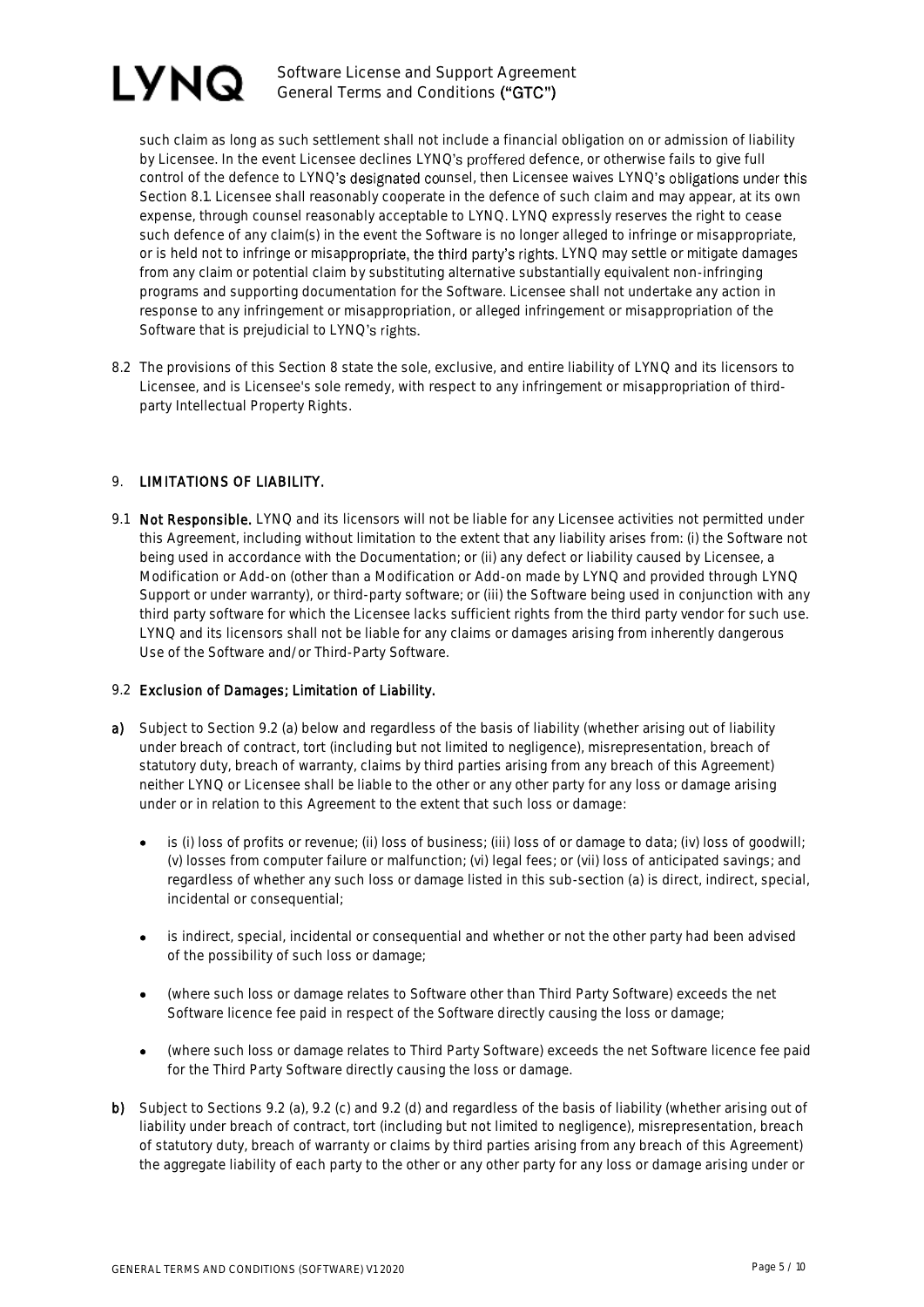

in relation to this Agreement shall not exceed the aggregate Software licence fees paid under this Agreement.

- c) Nothing in this Agreement shall exclude or limit either party's liability for death or personal injury caused by negligence, breach of the obligations imposed by s.12, Sale of Goods Act 1979 or s.2, Supply of Goods and Services Act 1982, fraudulent misrepresentation or any other liability which cannot be excluded or limited by applicable law.
- d) Nothing in this Agreement shall exclude or limit either party's liability under Section 10, LYNQ's liability under Section 8.1 or Licensee's liability for any failure to pay any fees due hereunder or for any breach of Section 6 or for any breach, misuse or infringement of LYNQ's Intellectual Property Rights.
- 9.3 The parties agree that the provisions of this Agreement appropriately allocate the risks between LYNQ and Licensee and the Software license and LYNQ Support fees reflect this allocation of risk and the limitations of liability herein.

#### 10. CONFIDENTIALITY.

- 10.1 Use of Confidential Information. Confidential Information shall not be reproduced in any form except as required to accomplish the intent of this Agreement. Any reproduction of any Confidential Information of the other shall remain the property of the disclosing party and shall contain any and all confidential or proprietary notices or legends which appear on the original. With respect to the Confidential Information of the other, each party : (a) shall take all Reasonable Steps (defined below) to keep all Confidential Information strictly confidential; and (b) shall not disclose any Confidential Information of the other to any person other than its bona fide individuals whose access is necessary to enable it to exercise its rights and/or perform its obligations hereunder, and who are under obligations of confidentiality substantially similar to those set forth herein. As used herein "Reasonable Steps" means those steps the receiving party takes to protect its own similar proprietary and confidential information, which shall not be less than a reasonable standard of care. Confidential Information of either party disclosed prior to execution of this Agreement shall be subject to the protections afforded hereunder.
- 10.2 Exceptions. The above restrictions on the use or disclosure of the Confidential Information shall not apply to any Confidential Information that: (a) is independently developed by the receiving party without reference to the disclosing party's Confidential Information, or is lawfully received free of restriction from a third party having the right to furnish such Confidential Information; (b) has become generally available to the public without breach of this Agreement by the receiving party; (c) at the time of disclosure, was known to the receiving party free of restriction; or (d) the disclosing party agrees in writing is free of such restrictions.
- 10.3Confidential Terms and Conditions; Publicity. Licensee shall not disclose the terms and conditions of this Agreement or the pricing contained herein to any third party. Neither party shall use the name of the other party in publicity, advertising, or similar activity, without the prior written consent of the other, except that Licensee agrees that LYNQ and its affiliated companies may use Licensee's name and logo in customer listings or, at times mutually agreeable to the parties, as part of LYNQ's marketing efforts (including without limitation reference calls and stories, press testimonials and site visits). LYNQ will make reasonable efforts to avoid having the reference activities unreasonably interfere with Licensee's business. Licensee agrees that LYNQ may share information on Licensee with its affiliated companies for marketing and other business purposes and that Licensee has secured permission from its employees to allow LYNQ to share business contact information with its affiliates.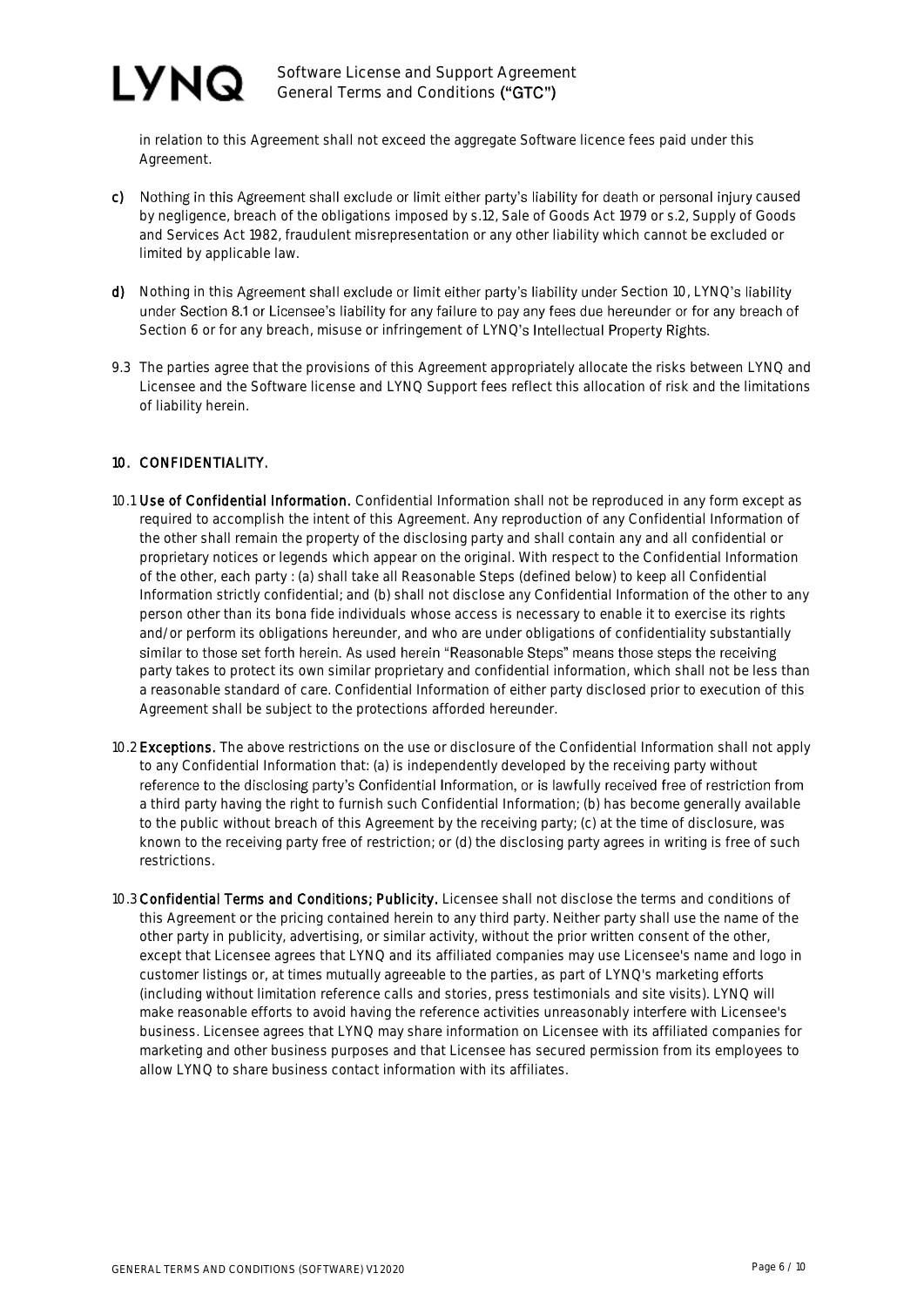Software License and Support Agreement General Terms and Conditions ("GTC")

11. ASSIGNMENT. Licensee may not, without LYNQ's prior written consent, assign, delegate, pledge, or otherwise transfer this Agreement, or any of its rights or obligations under this Agreement, or the LYNQ Materials or LYNQ Confidential Information, to any party, whether voluntarily or by operation of law, including by way of sale of assets, merger or consolidation. LYNQ may assign this Agreement to any of its affiliates.

#### 12. GENERAL PROVISIONS.

- 12.1 Severability. It is the intent of the parties that in case any one or more of the provisions contained in this Agreement shall be held to be invalid or unenforceable in any respect, such invalidity or unenforceability shall not affect the other provisions of this Agreement, and this Agreement shall be construed as if such invalid or unenforceable provision had never been contained herein.
- 12.2 No Waiver. If either party should waive any breach of any provision of this Agreement, it shall not thereby be deemed to have waived any preceding or succeeding breach of the same or any other provision hereof.
- 12.3 Counterparts. This Agreement may be signed in two counterparts, each of which shall be deemed an original and which shall together constitute one Agreement. Both parties agree that this document and its signature can be established in electronic form (sending by facsimile, scanned copy sent via e-mail, or electronic signature by using means implemented by LYNQ - for example Adobe Sign) and that, in electronic form, they shall be deemed originals.
- 12.4 Governing Law; Limitations Period. This Agreement and any claims arising out of or relating to this Agreement and its subject matter shall be governed by and construed under the laws of England, without reference to its conflicts of law principles. In the event of any conflicts between foreign law, rules, and regulations, and English law, rules, and regulations, English law, rules, and regulations shall prevail and govern and the parties hereby submit to the exclusive jurisdiction of the English Courts. The United Nations Convention on Contracts for the International Sale of Goods shall not apply to this Agreement. Licensee must initiate a cause of action for any claim(s) arising out of or relating to this Agreement and its subject matter within one (1) year from the date when Licensee knew, or should have known after reasonable investigation, of the facts giving rise to the claim(s).
- 12.5 Notices. All notices or reports which are required or may be given pursuant to this Agreement shall be in writing and shall be deemed duly given when delivered to the respective executive offices of LYNQ and Licensee at the addresses first set forth in any Software Order Form. Where in this Section 12.5 or elsewhere in this Agreement a written form is required, except for any notice of termination or notice of a material breach which shall occur by exchange of letter(s), that requirement can be met by facsimile transmission, exchange of letters or other written form, including email.
- 12.6 Force Majeure. Any delay or non-performance of any provision of this Agreement (other than for the payment of amounts due hereunder) caused by conditions beyond the reasonable control of the performing party shall not constitute a breach of this Agreement, and the time for performance of such provision, if any, shall be deemed to be extended for a period equal to the duration of the conditions preventing performance.
- 12.7 Entire Agreement. This Agreement constitutes the complete and exclusive statement of the agreement between LYNQ and Licensee relating to the subject matter hereof and supersedes all prior agreements, arrangements and understandings between the parties relating to that subject matter. Each party acknowledges that in entering into this Agreement it has not relied on any representation, discussion, collateral contract or other assurance except those expressly set out in this Agreement. Each party waives all rights and remedies which, but for this section, might otherwise be available to it in respect of any such representation, discussion, collateral contract or other assurance. This Agreement may be modified only by a writing signed by both parties. This Agreement shall prevail over any additional,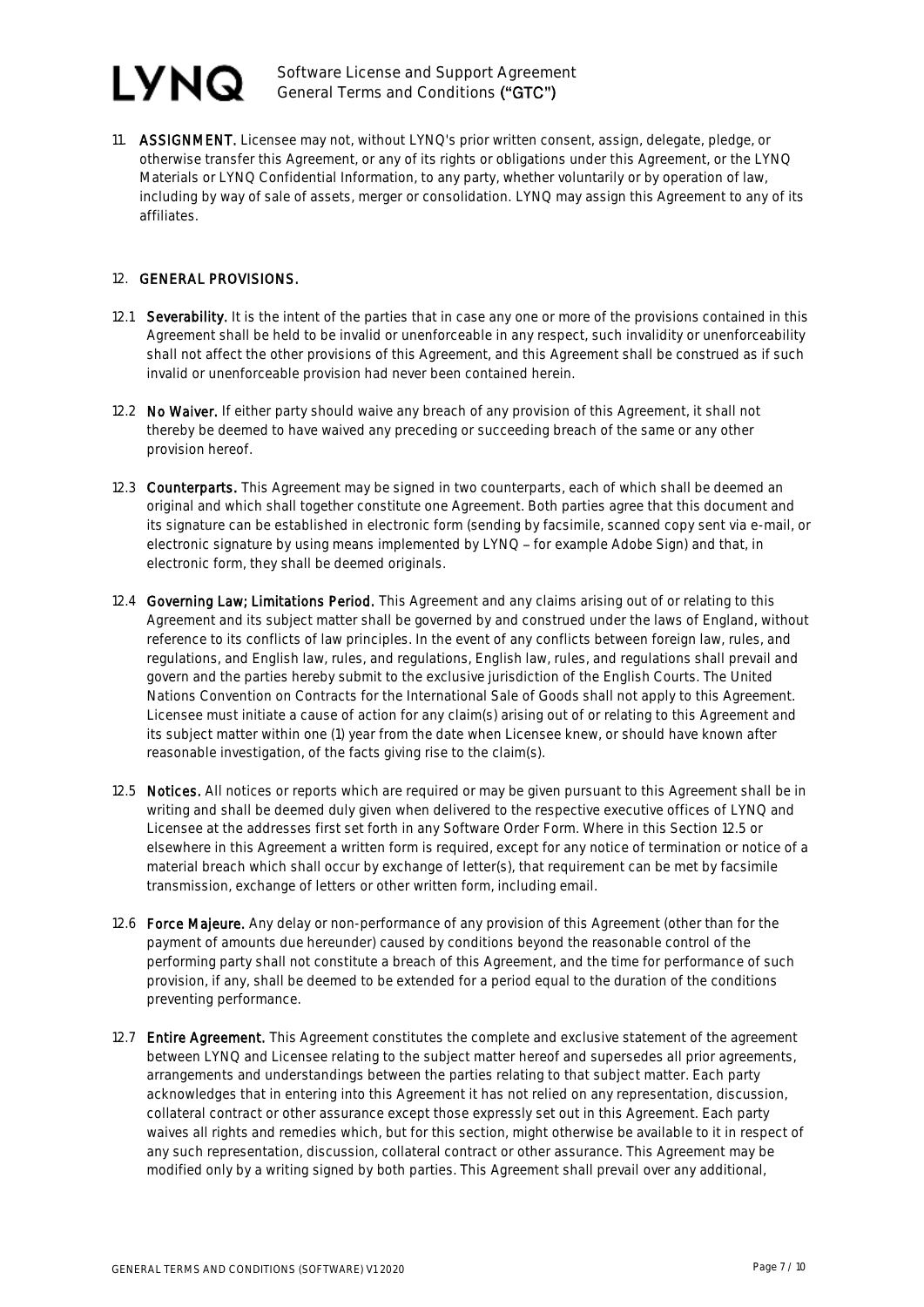

conflicting, or inconsistent terms and conditions which may appear on any purchase order or other document furnished by Licensee to LYNQ. This Agreement shall prevail over any additional, conflicting or inconsistent terms and conditions which may appear in any clickwrap end user agreement included in the Software. Signatures sent by electronic means (facsimile or scanned and sent via e-mail) shall be deemed original signatures. This Agreement does not create any partnership, joint venture or principaland-agent relationship.

- 12.8 Hierarchy. The following order of precedence shall be applied in the event of conflict or inconsistency between provisions of the components of this Agreement: (i) the Software Order Form; (ii) the Specific Terms and Conditions; (iii) the General Terms and Conditions; and (iv) the Use Terms; except with respect to third party pass-through terms for Third Party Software stated in the Use Terms, in which case the Use Terms prevail over any conflict or inconsistency in any component of this General Terms and Conditions solely with respect to such third party pass-through terms.
- 12.9 Contracts (Rights of Third Parties) Act 1999. Notwithstanding any other provision in this Agreement, nothing in this Agreement shall create or confer (whether expressly or by implication) any rights or other benefits whether pursuant to the (Contracts Rights of Third Parties) Act 1999 or otherwise in favour of any person not a party hereto.

#### 13. PERSONAL DATA.

"Data Protection Legislation" means any legislation in force from time to time which implements the European Community's Directive 95/46/EC and Directive 2002/58/EC and is applicable to this Agreement, including the Data Protection Act 1998 and the Privacy and Electronic Communications (EC Directive) Regulations 2003 in the United Kingdom;

"Data Controller" and "Data Processor" are as defined in Data Protection Legislation;

"Personal Data" means any personal data (as such term is defined in Data Protection Legislation) processed under this Agreement;

- a) During the Term of this Agreement, either Party may be given access to the other Party's systems and data in such circumstances that under the Data Protection Legislation one Party shall be the Data Controller and the other a Data Processor.
- b) In the event that Section 13 (a) applies, each Party will carry out its obligations under the Agreement in accordance with the Data Protection Legislation, including (but not limited) to:
	- a. acting only on the Data Controller's instructions;
	- b. taking all appropriate technical and organisational measures against unauthorised or unlawful processing of Personal Data and against accidental loss or destruction of, or damage to, personal data; and
	- c. refraining from processing Personal Data outside of the European Economic Area in a manner which would be contrary to those obligations imposed by the Data Protection Principles set out in Schedule 1 of the Data Protection Act 1998.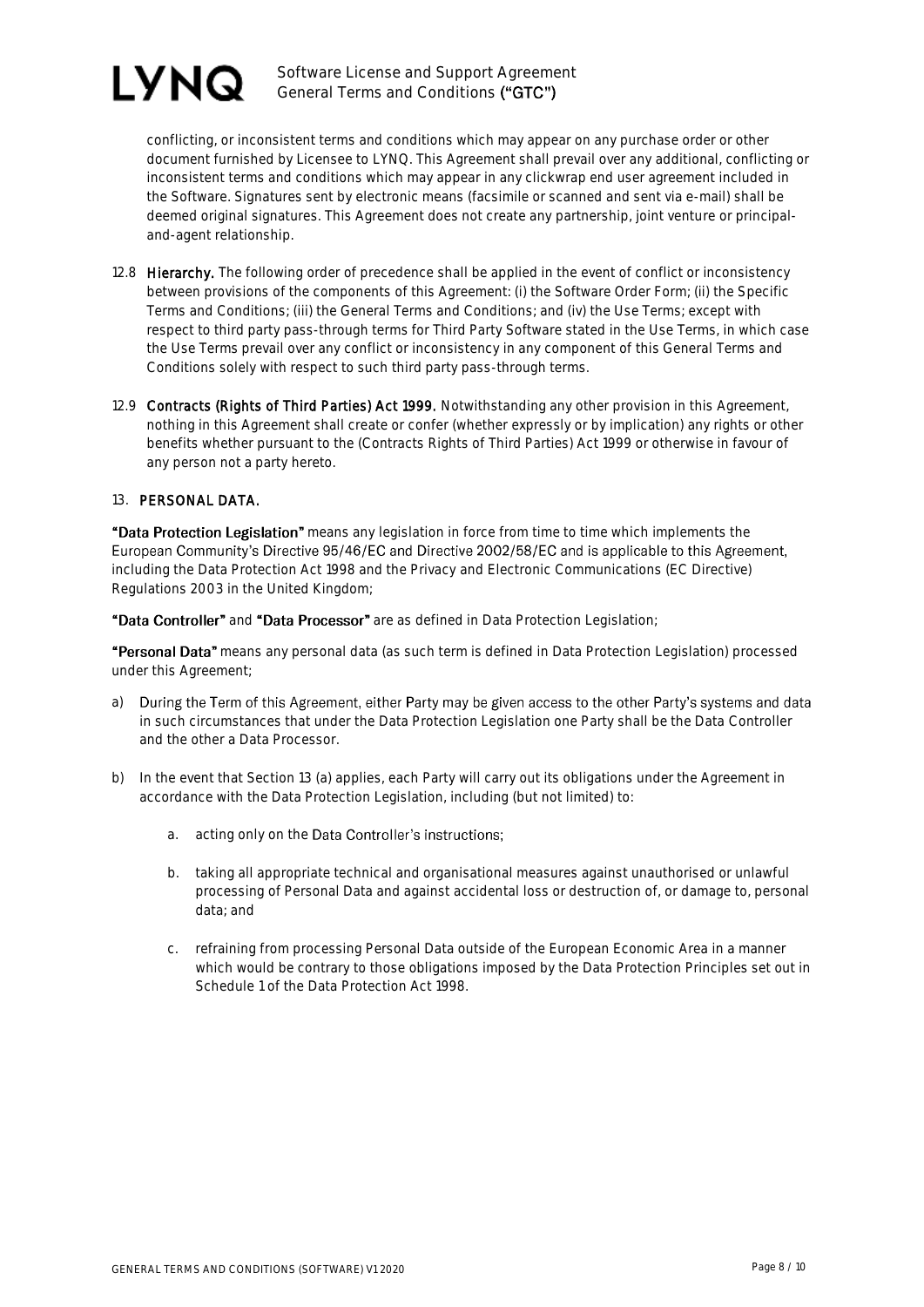# GLOSSARY OF TERMS

"Add-on" means any development that adds new and independent functionality, but does not modify existing LYNQ functionality, and is developed using LYNQ application programming interfaces or other LYNQ code that allows other software products to communicate with or call on LYNQ Software.

"Affiliate" means any legal entity in the Territory in which the Licensee, directly or indirectly, holds more than fifty percent (50%) of the shares or voting rights. Any such legal entity shall be considered an Affiliate for only such time as such interest is maintained.

"Agreement" means the agreement as defined in the Software Order Form.

"Business Partner" means a legal entity or individual that requires access to the Software in connection with Licensee's internal business operations, such as customers, distributors and/or suppliers of Licensee.

"Confidential Information" means, with respect to Licensee: Licensee's marketing and business plans and/or financial information, and with respect to LYNQ : (a) the Software and Documentation and other LYNQ Materials, including without limitation the following information regarding the Software: (i) computer software (object and source codes), programming techniques and programming concepts, methods of processing, system designs embodied in the Software; (ii) benchmark results, manuals, program listings, data structures, flow charts, logic diagrams, functional specifications, file formats; and (iii) discoveries, inventions, concepts, designs, flow charts, documentation, product specifications, application program interface specifications, techniques and processes relating to the Software; (b) the research and development or investigations of LYNQ; and (c) product offerings, content partners, product pricing, product availability, technical drawings, algorithms, processes, ideas, techniques, formulas, data, schematics, trade secrets, know-how, improvements, marketing plans, forecasts and strategies. In addition, Confidential Information of either LYNQ or Licensee (the party disclosing such information being the "Disclosing Party") includes information which the Disclosing Party protects against unrestricted disclosure to others that (i) the Disclosing Party or its representatives identifies as confidential at the time of disclosure; or (ii) should reasonably be understood to be confidential given the nature of the information and the circumstances surrounding its disclosure; including, without limitation, information from, about or concerning any third party that is disclosed under this Agreement. Confidential Information does not include information that is trivial or obvious.

"Designated Unit" means information technology devices (e.g. hard disks, servers or central processing units) identified by Licensee pursuant to this Agreement that have been officially made known as appropriate for Use or interoperation with the Software.

"Documentation" means LYNQ's then-current technical and/or functional documentation which is delivered or made available to Licensee with the Software under this Agreement.

"Intellectual Property Rights" means patents of any type, design rights, utility models or other similar invention rights, copyrights, mask work rights, trade secret or confidentiality rights, trademarks, trade names and service marks and any other intangible property rights, including applications and registrations for any of the foregoing, in any country, arising under statutory or common law or by contract and whether or not perfected, now existing or hereafter filed, issued, or acquired.

"Modification" means (i) a change to the delivered source code or metadata; or (ii) any development, other than a change to the delivered source code or metadata, that customises, enhances, or changes existing functionality of the Software including, but not limited to, the creation of any new application program interfaces, alternative user interfaces or the extension of LYNQ data structures; or (iii) any other change to the Software (other than an Add-on) utilising or incorporating any LYNQ Materials (defined below).

"LYNQ Materials" means any software, programs, tools, systems, data or other materials made available by LYNQ to Licensee prior to or in the course of the performance under this Agreement including, but not limited to, the Software and Documentation, as well as any information, materials or feedback provided by Licensee to LYNQ relating to the Software and Documentation.

"LYNQ Support" means LYNQ's then-current LYNQ support offering made available to Licensee, as stated in the applicable Software Order Form and made a part hereof.